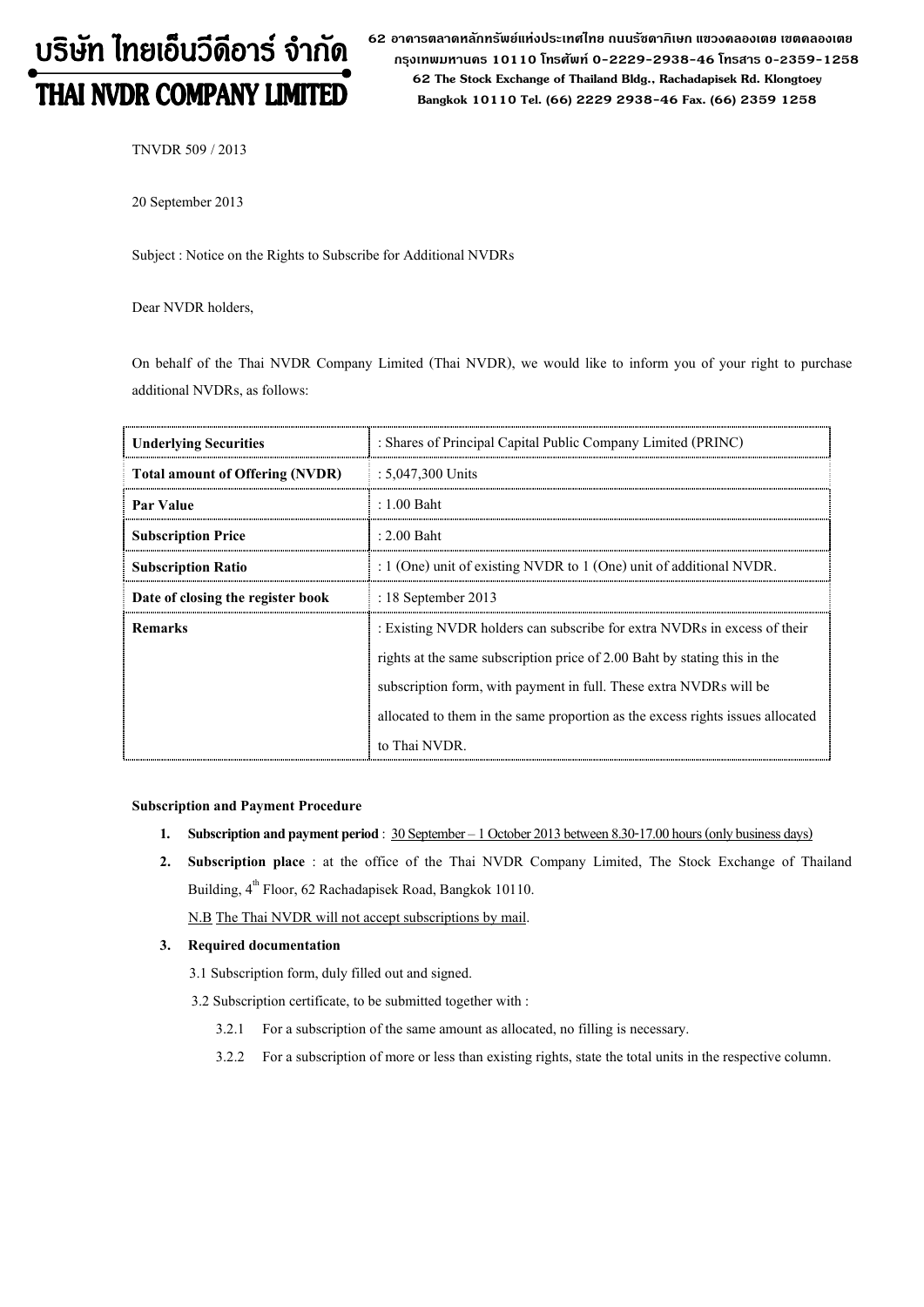#### **4. Payment**

**Subscription for full entitlement or less than or excess the entitlement**, please make payment by one check or one cashier check which is collectable through clearing house in Bangkok. The check or cashier check shall be dated between 30 September to 1 October 2013. Indicate the subscription date and make it payable to *PRINC for share subscription.* 

- **5.** If NVDR holders fail to exercise their rights or make a payment within the allotted time schedule, or the check or cashier check is not honored, it shall be deemed that such NVDR holders do not wish to exercise their subscription rights. Thai NVDR shall thus regard the subscription as being void.
- **6.** Refund for unallotted NVDRs.

If the excess rights NVDRs were not allotted in full because the number of NVDRs subscribed for were more than the number or remaining units of NVDRs, the Thai NVDR will make a refund (without interest) to the NVDR holders by check for the unallotted NVDRs and send it by registered mail to the address that appears on the Share Register Book on the date of closing the book, within 7 business days after the Thai NVDR has received the refund from the underlying company.

Should you need any further information, please do not hesitate to contact Thai NVDR Company Limited at 02-229-2800 Ext. 2938-2946.

Sincerely yours, Thai NVDR Company Limited

(Praphaphan Tharapiwattananon) Head Depository Department The Stock Exchange of Thailand

Enclosure : 1. Subscription Form for NVDR Right Issues 2. Subscription Certificate